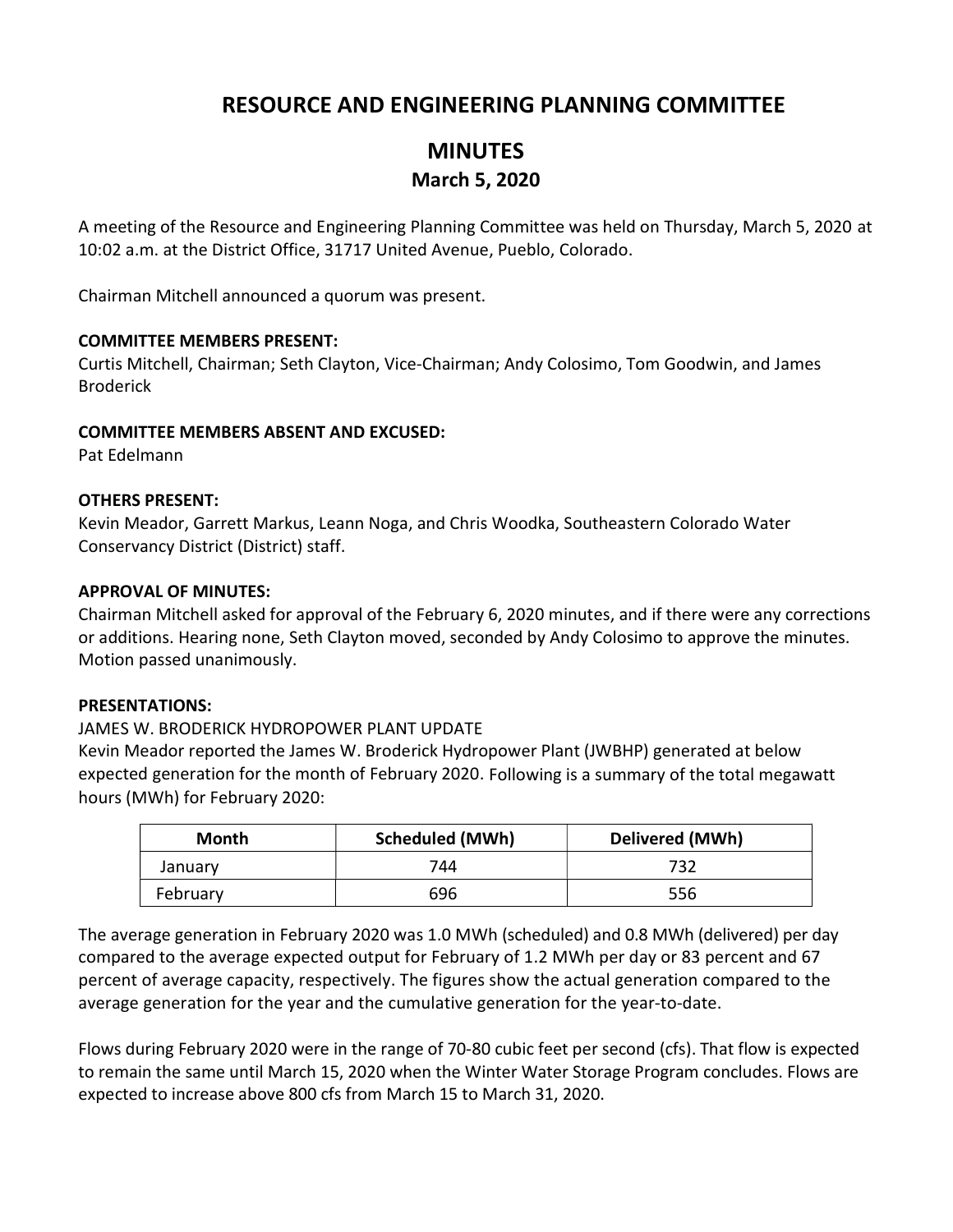# Page 2 RESOURCE AND ENGINEERING PLANNING COMMITTEE MINUTES March 5, 2020



### ACTION ITEMS:

### INCLUSION OF LAND ANNEXED BY COLORADO SPRINGS

 $50$ 

Garrett Markus presented a proposed inclusion into the District boundaries, showing the location of the annexation in relation to Colorado Springs Utilities service area.

**High Revenue** 

Tom Goodwin moved, seconded by Seth Clayton, that the Committee recommend the Board approve, by Resolution, the inclusion of the Peak Center Addition No. 1, Dickerson Addition No. 1 Annexation and Jovenchi-1 annexed by Colorado Springs subject to the following terms and conditions:

- 1. Approval of these inclusions into the Southeastern Colorado Water Conservancy District will not increase the amount of Fryingpan-Arkansas Project water available to the city. Any Fryingpan-Arkansas Project water used on these included lands will need to come from the water allocated to the city through Fryingpan-Arkansas Project water allocations made pursuant to the District's Allocation Principles and Policies; and
- 2. Any use of Fryingpan-Arkansas Project water on the included lands is subject to the decrees for the Fryingpan-Arkansas Project, and to all lawful rules, regulations, principles, policies, and contractual obligations of the District; and
- 3. The annexed lands will be subject to ad valorem taxes levied by the District as any other similarly situated lands in the District at the time of this inclusion; and
- 4. Prior to the District filing a petition for District Court approval of this inclusion, the Municipality, and/or owner(s) of the annexed lands shall have paid all the costs charged by the United States in connection with the contracting officer's assent to this inclusion.

Motion passed unanimously.